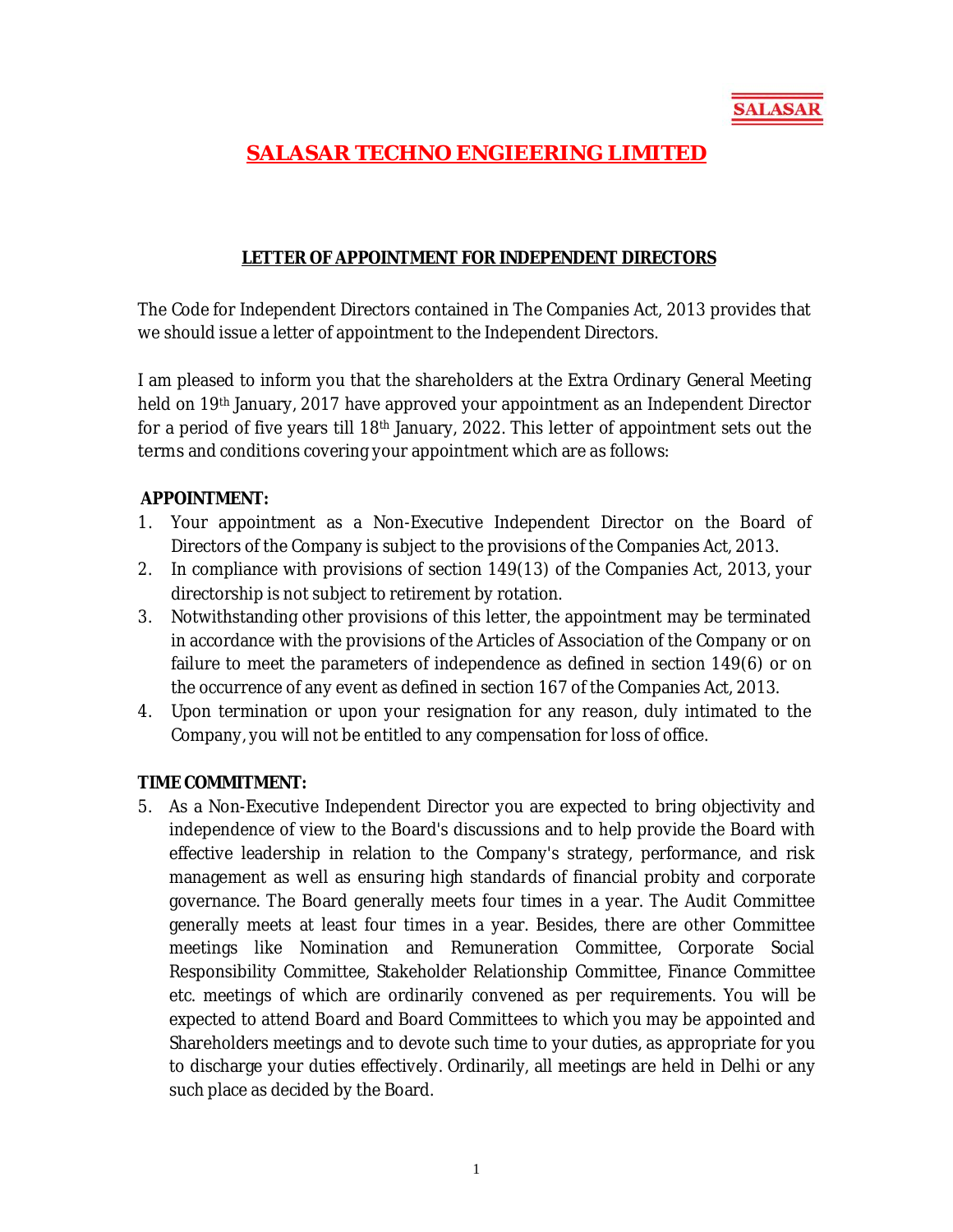6. By accepting this appointment, you confirm that you are able to allocate sufficient time to meet the expectations from your role to the satisfaction of the Board.

# **ROLE AND DUTIES:**

- 7. Your role and duties will be those normally required of a Non-Executive Independent Director under the Companies Act, 2013. There are certain duties prescribed for all Directors, both Executive and Non- Executive, which are fiduciary in nature and are as under:
	- I. You shall act in accordance with the Company's Articles of Association as may be amended from time to time.
	- II. You shall act in good faith in order to promote the objects of the Company for the benefit of its members as a whole, and in the best interest of the Company.
	- III. You shall discharge your duties with due and reasonable care, skill and diligence.
	- IV. You shall not involve yourself in a situation in which you may have a direct or indirect interest that conflicts, or possibly may conflict, with the interest of the Company.
	- V. You shall not achieve or attempt to achieve any undue gain or advantage either to yourself or to your relatives, partners or associates.
	- VI. You shall not assign your office as Director and any assignments so made shall be void.

In addition to the above requirements the Board of Directors also expect you to perform the following functions:

- I. You should constructively challenge and help develop proposals on strategy for growth of the Company.
- II. You should evaluate the performance of management in meeting agreed goals and objectives.
- III. You should satisfy yourself on the integrity of financial information and that financial controls and systems of risk management are effective and defensible.
- IV. You are responsible for determining appropriate levels of remuneration of Executive Directors and have a prime role in appointing, and where necessary, removing Executive Directors and in succession planning.
- V. You will take responsibility for the processes for accurately reporting on performance and the financial position of the Company.
- VI. You should keep governance and compliance with the applicable legislation and regulations under review and the conformity of Company's practices to accepted norms.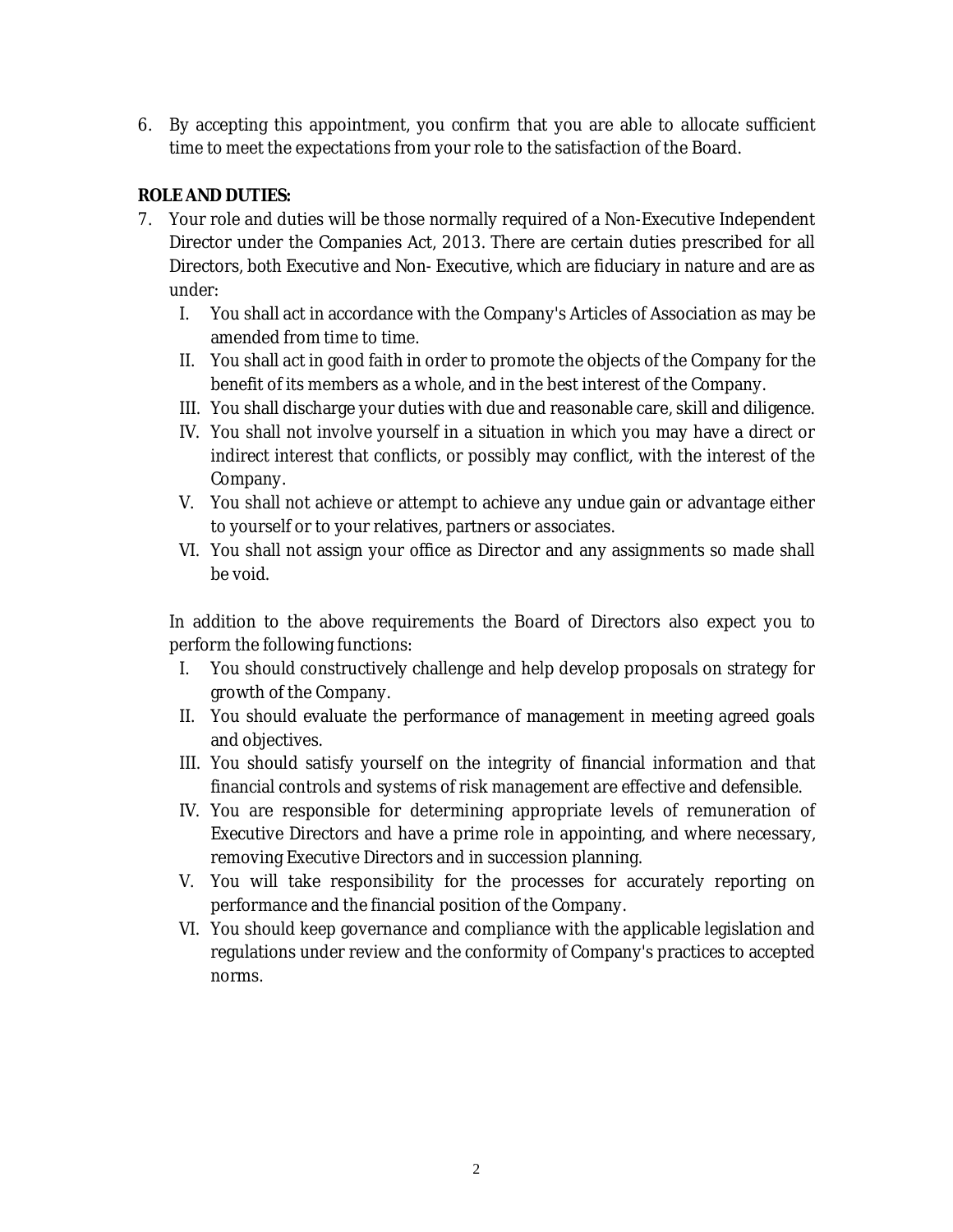#### **STATUS OF APPOINTMENT:**

- 8. You will not be an employee of the Company and this letter shall not constitute a contract of employment. You will be paid such remuneration by way of sitting fees for meetings of the Board and its Committees as may be decided by the Board. Further, you will also be paid remuneration by way of commission as may be approved by the Board and the Shareholders from time to time.
- 9. The sitting fees presently paid to the Non-Executive Independent Director is Rs.10,000/- per meeting of the Board or a Committee thereof for every Board meeting and Committee meeting attended by you in person or through video conferencing for all meetings up to the date of the next Annual General Meeting.
- 10. You will have no entitlement to any bonus during the appointment and no entitlement to participate in any employee stock option scheme operated by the Company or any Group Company.

## **REIMBURSEMENT OF EXPENSES**

11. In addition to the remuneration described above, the Company will, for the period of your appointment, reimburse you for travel, hotel and other incidental expenses incurred by you in the performance of your role and duties.

## **INDEPENDENT PROFESSIONAL ADVICE**

12. There may be occasions when you consider that you need professional advice in furtherance of your duties as a Director and it will be appropriate for you to consult independent advisers at the Company's expense. The Company will reimburse full cost of expenditure incurred in accordance with the Company's policy.

#### **INSURANCE**

13. The Company proposes to take Directors' and Officers' liability insurance and it is intended that the Company will assume and maintain such cover for the full term of your appointment.

#### **CONFLICT OF INTEREST**

- 14. It is accepted and acknowledged that you may have business interests other than those of the Company. As a condition to your appointment, you are required to declare any such directorships, appointments and interests to the Board in writing in the prescribed form at the time of your appointment.
- 15. In the event that your circumstances seem likely to change and might give rise to a conflict of interest or, when applicable, circumstances that might lead the Board to revise its judgement that you are independent, this should be disclosed to both the Chairman and the Company Secretary.

# **EVALUATION**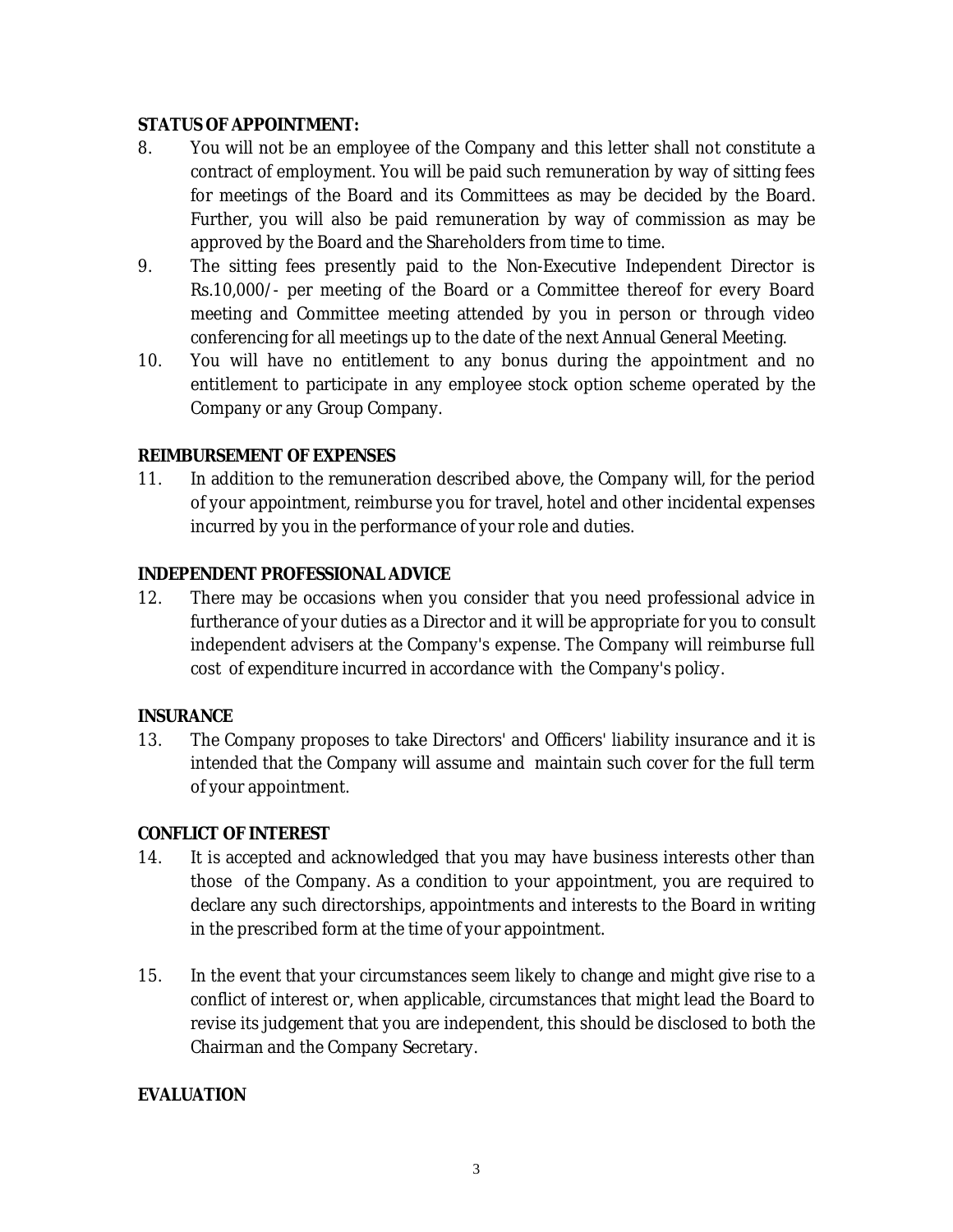16. The Board of Directors will carry out an evaluation of the performance of the Board as a whole, Board Committees and Directors on an annual basis as per Company's Policy. Your appointment and reappointment on the Board shall be subject to the outcome of the yearly evaluation process.

#### **DISCLOSURE OF INTEREST**

17. Any material interest that a Director may have in any transaction or arrangement that the Company has entered into should be disclosed no later than when the transaction or arrangement comes up at a Board meeting so that the minutes may record your interest appropriately and our records are updated. A general notice that you are interested in any contract with a particular person, firm or company is acceptable.

## **CODE OF CONDUCT**

18. During the appointment you are required to comply with regulations as contained in Schedule IV under Companies Act, 2013, including the Code of Conduct.

## **CONFIDENTIALITY**

- 19. All information acquired during your appointment is confidential to the Company and should not be released, either during your appointment or following termination (by whatever means) to third parties without prior clearance from the Chairman unless required by law or by the rules of any stock exchange or regulatory body. On reasonable request, you shall surrender any documents and other materials made available to you by the Company.
- 20. Your attention is also drawn to the requirements under the applicable regulations and the Company's Insider Trading Code which concern the disclosure of price sensitive information and dealing in the securities of the Company. Consequently you should avoid making any statements or performing any transactions that might risk a breach of these requirements without prior clearance from the Chairman or the Company Secretary.

#### **PUBLICATION OF THE LETTER OF APPOINTMENT**

21. In line with provision of Clause IV sub clause 6 of Schedule IV, under Companies Act, 2013, the Company will make public the terms and conditions of your appointment and will also arrange for it to be displayed on the Company's website.

## **MEMBERSHIP OF COMMITTEES**

22. The Board of Directors may appoint you as Member *I* Chairman of one or more of its Committees which will be covered in a separate communication setting out the relevant committee's terms of reference and any specific responsibilities.